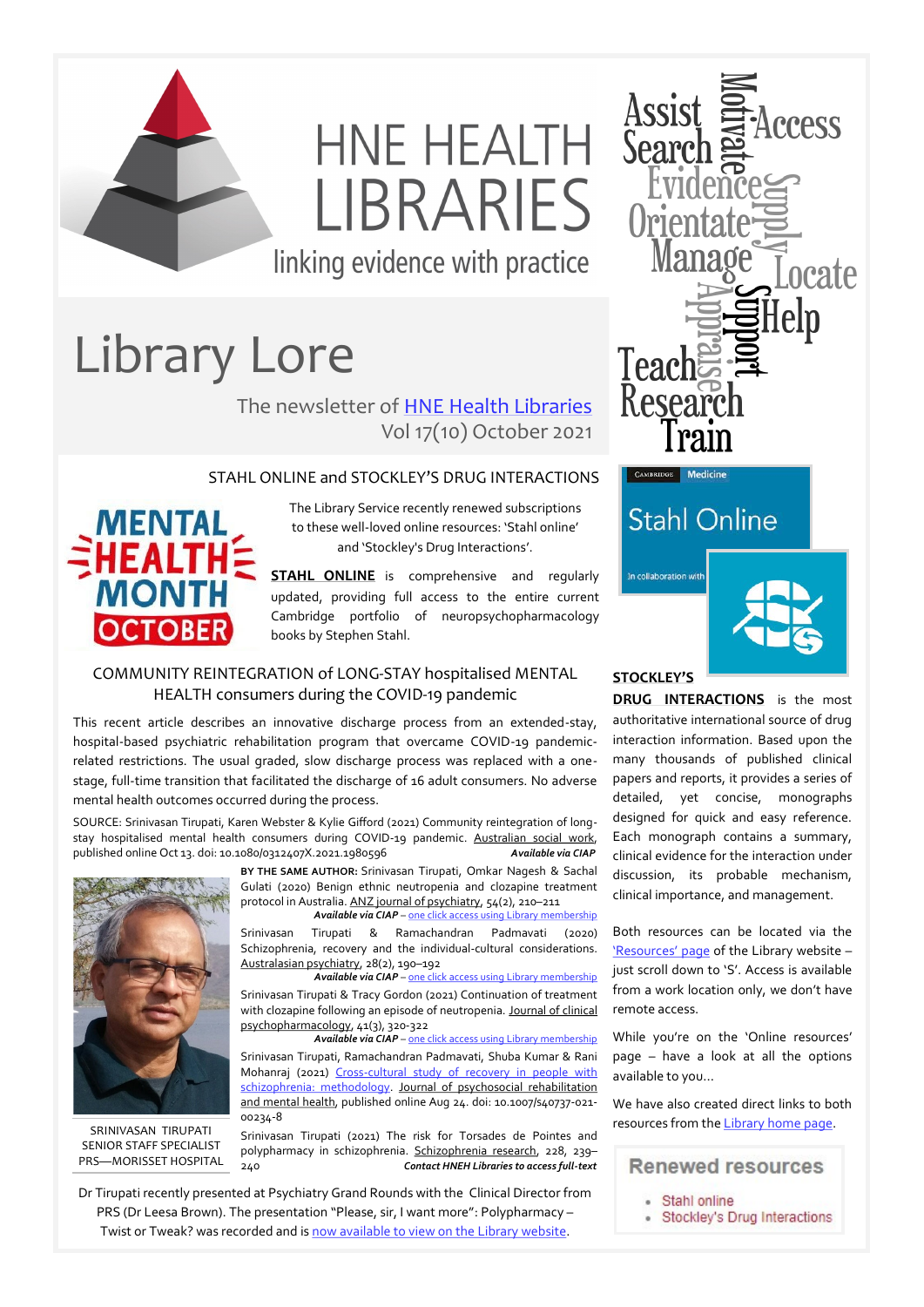

COPM as routine practice in COMMUNITY REHABILITATION

A retrospective chart review of admission and Canadian Occupational discharge data from 2011-2019, found that **Performance Measure** discussed and material and regardless

of age, gender, health condition or discharge plan, the majority of patients reported a positive functional outcome in COPM

performance and satisfaction as a result of time spent in a local interdisciplinary, communitybased rehabilitation service.

SOURCE: Glade Vyslysel, Daniel Barker & Isobel Hubbard (2021) [The Canadian Occupational](https://www.sciencedirect.com/science/article/pii/S2590109521000380)  [Performance Measure \(COPM\) as routine practice in community](https://www.sciencedirect.com/science/article/pii/S2590109521000380)-based rehabilitation: a [retrospective chart review.](https://www.sciencedirect.com/science/article/pii/S2590109521000380) Archives of rehabilitation research and clinical translation, 3(3), 100134

INDWELLING URINARY CATHETERS in AUSTRALIAN hospitals: COST-EFFECTIVENESS of a multifaceted NURSE-LED intervention



WESTLAKES COMMUNITY REHABILITATION TEAM, TORONTO

Urinary catheters are useful among hospital

patients for allowing urinary flows and preparing patients for surgery. However, urinary infections associated with catheters cause significant patient discomfort and burden hospital resources. A nurse led intervention aiming to reduce inpatient catheterisation rates was trialled among adult overnight patients in four NSW hospitals. It included: 'train-the trainer' workshops, site champions, compliance audits and promotional materials. Analysis showed that the association between the intervention and changes in catheterisation rates was not statistically significant. However, the intervention resulted in statistically significant reductions for subgroups including among short-term catheterisations and female patients.

SOURCE: Rod Ling, Michelle Giles & Andrew Searles (2021) Administration of indwelling urinary catheters in four Australian Hospitals: cost-[effectiveness analysis of a multifaceted nurse](https://bmchealthservres.biomedcentral.com/track/pdf/10.1186/s12913-021-06871-w.pdf)-led [intervention.](https://bmchealthservres.biomedcentral.com/track/pdf/10.1186/s12913-021-06871-w.pdf) BMC health services research, 21(1), 897

#### REVIEW: PHYSICAL COMORBIDITIES and their relationship with CANCER TREATMENT and its OUTCOMES in OLDER ADULT populations

This systematic review concludes there is evidence to substantiate the adverse effect of comorbidity on treatment and survival outcomes. However, the mechanism by which comorbidity impedes or impacts treatment is unknown in many cases. Some low-quality evidence is available for considering the functional

status and biological age in treatment decisions.

#### NORTH WEST CANCER CENTRE, TAMWORTH HOSPITAL

SOURCE: Mathew George, Alexandra Smith, Sabe Sabesan & Geetha Ranmuthugala (2021) *Physical comorbidities and their relationship with cancer* [treatment and its outcomes in older adult populations.](https://cancer.jmir.org/2021/4/e26425/PDF) JMIR cancer, 7(4), e26425



#### COMBINING FIRST NATIONS RESEARCH METHODS with a WHO guide to understand LOW CHILDHOOD IMMUNISATION in TAMWORTH

This qualitative study was led by First Nations researchers using a strength-based approach. Themes that emerged included: cultural safety in immunisation services provides a supportive place for families; service access could be improved by removing physical and cost barriers; positive stories promote immunisation confidence among parents; and immunisation data can be used to increase

coverage rates for First Nations children. Knowledge of these factors and their impact on families helps ensure services are flexible and culturally safe.

SOURCE: Susan Thomas, Natalie Allan, Paula Taylor, Carla McGrady, Kasia Bolsewicz, Fakhrul Islam, Patrick Cashman, David Durrheim & Amy Creighton

(2021) [Combining First Nations research methods with a World](https://ojs.lib.uwo.ca/index.php/iipj/article/view/10959/11344)  [Health Organization guide to understand low childhood](https://ojs.lib.uwo.ca/index.php/iipj/article/view/10959/11344)  [immunisation coverage in children in Tamworth, Australia.](https://ojs.lib.uwo.ca/index.php/iipj/article/view/10959/11344) International indigenous policy journal, 12(2)

POPULATION HEALTH, and HEALTH PROTECTION

#### AT MY OWN SPACE, PACE and PLACE

Telehealth overcomes geographical barriers, so is a promising approach to support people with chronic musculoskeletal pain to selfmanage. The aim of this review was to synthesize the perceptions of patients in engaging in interventions delivered using telehealth. Understanding patient perspectives will identify practical challenges to delivering self-management strategies via telehealth. LOCAL RESEARCH

SOURCE: Fernandes, L. et al. (2021) At my [own space, pace and place.](https://journals.lww.com/pain/Abstract/9000/At_my_own_space,_pace_and_place__a_systematic.97993.aspx) Pain, published<br>online Jun 14. doi: 10.1097/ online Jun 14. doi: 10.1097/ j.pain.0000000000002364

#### REVIEW: HOW do LIPIDS influence risk of VIOLENCE, SELF-HARM and SUICIDALITY in people with PSYCHOSIS

Low cholesterol has been linked with violent and suicidal behaviour in people with schizophrenia. This association, if consistently present, may be a promising biological marker that could assist clinicians in decision making regarding risk and treatment. The authors conducted a review to assess whether there is a reliable association between lipid profile (total cholesterol, high- and low-density lipoprotein cholesterol, and triglycerides) and aggression, self-harm or suicide in people with schizophrenia,

and whether effects are similar in males and females.



SOURCE: Sen, P. et al. (2021) [How do lipids](https://journals.sagepub.com/doi/pdf/10.1177/00048674211025608)  [influence risk of violence, self](https://journals.sagepub.com/doi/pdf/10.1177/00048674211025608)-harm and suicidality in people with psychosis? A [systematic review.](https://journals.sagepub.com/doi/pdf/10.1177/00048674211025608) ANZ journal of psychiatry, published online Jul 9. doi: 10.1177/00048674211025608

#### RESEARCHGATE REMOVES 200,000 FILES AFTER TAKEDOWN TIDAL WAVE



The academic community platform ResearchGate has removed 200,000 files in response to a wave of copyright complaints from publishers ACS and

Elsevier. The takedowns go against ResearchGate's open-access philosophy but, legally, it saw no other option than to comply. Read more...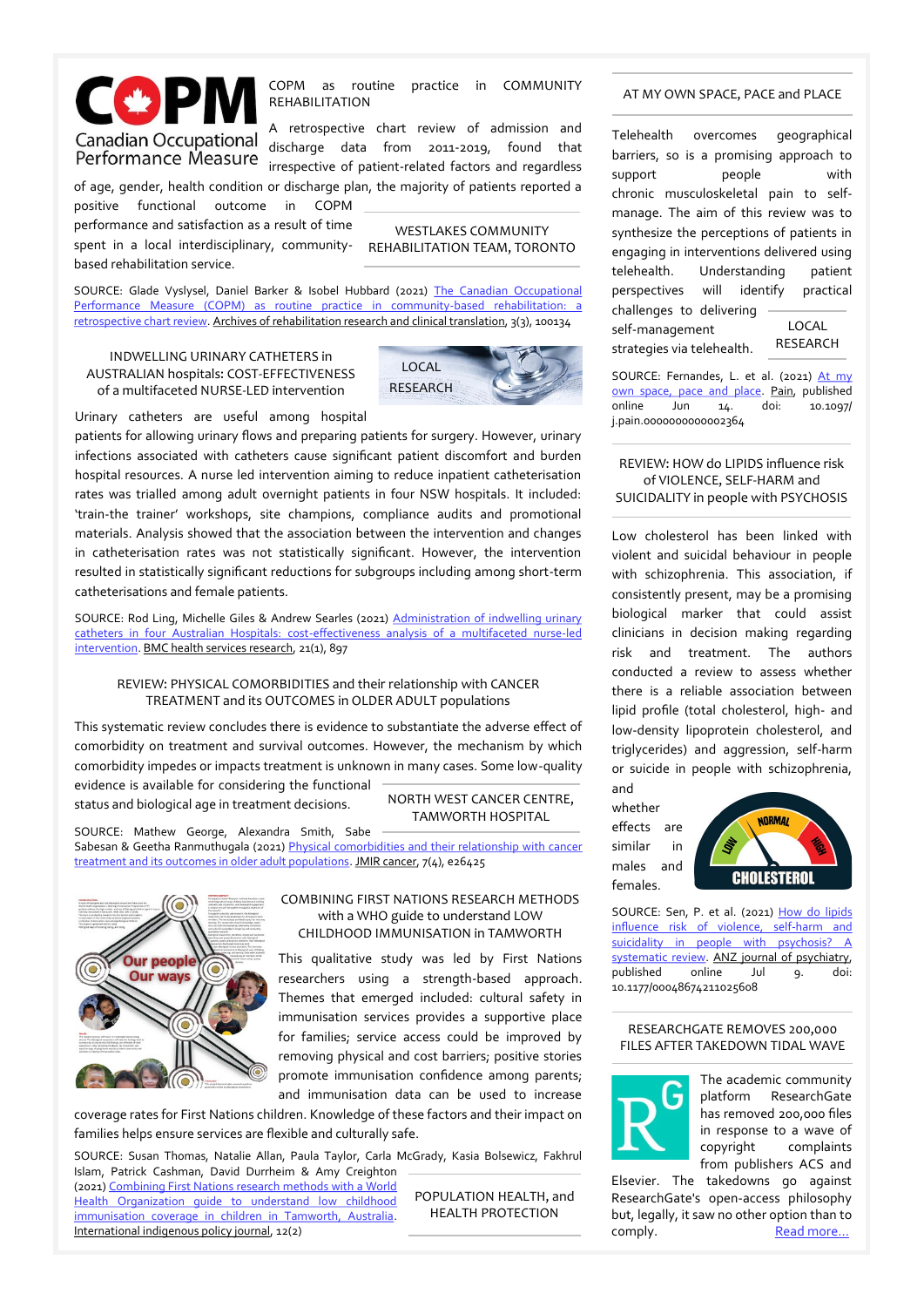

#### WANT COVID INFORMATION YOU CAN TRUST?

Watch this recent Grand Rounds

presentation from HNE Health staff. It's available on the John Hunter Medicine [Grand Rounds page](https://www.hnehealthlibraries.com.au/310) of the library website. Scroll down to  $7^{th}$  October 2021:

#### **COVID update: Infections, testing and patient and clinician wellbeing**

- Testing update—Dr Aileen Oon (NSW Pathology)
- Infection prevention and control-Dr John Ferguson (Infectious Diseases)
- Looking after our patients and each other: a psychiatrist's perspective—Dr Marina Vamos (Liaison Psychiatry)

#### ONLINE SYSTEMATIC REVIEW COURSE (HETI)

If you're interested in learning more about systematic reviews, have a look at this self-[paced series that leads you](http://www.hnehealthlibraries.com.au/570)  [through the systematic review process in](http://www.hnehealthlibraries.com.au/570)  [10 sessions.](http://www.hnehealthlibraries.com.au/570) It covers study selection, data extraction, writing, and was created by HNE Health Libraries' Angela Smith in collaboration with Dr Kerith Duncanson from HETI. [Find out more on our website...](http://www.hnehealthlibraries.com.au/463)

HNE Health Librarians have contributed to many recent reviews on key health issues. We can support you in all aspects of the [evidence synthesis review process.](https://www.hnehealthlibraries.com.au/547)

[Contact us](mailto:HNELHD-Libraries@health.nsw.gov.au) If you'd like to take full advantage of this valuable staff resource.

#### LOCAL RESEARCH: IMPACT of FUNCTIONAL LARYNGOSCOPY on the diagnosis of LARYNGEAL HYPERSENSITIVITY syndromes

This study demonstrates that conditions such as muscle tension dysphonia and vocal cord dysfunction cannot be diagnosed based on symptoms alone. In addition to diagnostic accuracy, functional laryngoscopy enhances treatment planning and provides immediate feedback regarding laryngeal movement during respiration and phonation.

SOURCE: Anne Vertigan, Sarah Bone & Peter Gibson (2021) The impact of functional laryngoscopy on the diagnosis of laryngeal hypersensitivity syndromes. The journal of allergy and clinical immunology: in practice, published online Oct 16. doi: 0.1016/j.jaip.2021.10.017 [Contact HNE Health Libraries to access the full](https://hnehealth.ovidds.com/resolver?sid=Entrez:PubMed&id=pmid:34666207)-text…



#### CLINICAL CARE of CHILDREN and ADOLESCENTS with COVID‐19: CURRENT RECOMMENDATIONS

The epidemiology and clinical manifestations of SARS‐CoV‐2 infection are different in children and adolescents compared with adults. Although COVID‐19 appears to be less common in children, with milder disease overall, severe complications may occur, including paediatric inflammatory multisystem

syndrome (PIMS‐TS). Recognising the distinct needs of this population, the National COVID‐19 Clinical Evidence Taskforce formed a Paediatric and Adolescent Care Panel to provide living guidelines for Australian clinicians to manage children and adolescents with COVID-19 and COVID-19 complications. [Read more in MJA Insight+...](https://insightplus.mja.com.au/2021/40/doctors-urged-to-read-living-guidelines-for-kids-with-covid-19/)

SOURCE: Fraile Navarro, D. et al. (2021) [Clinical care of children and adolescents with COVID](https://www.mja.com.au/system/files/issues/216_05/mja251305.pdf)-19: [recommendations from the National COVID](https://www.mja.com.au/system/files/issues/216_05/mja251305.pdf)-19 Clinical Evidence Taskforce. MJA, published online Oct 25. doi: 10.5694/mja2.51305'

[Read the latest updates and full recommendations](http://www.covid19evidence.net.au/)  from the National COVID-[19 Clinical Evidence Taskforce…](http://www.covid19evidence.net.au/)

#### IMPROVING PRIMARY HEALTH CARE QUALITY for REFUGEES and ASYLUM SEEKERS

This systematic review completed in collaboration with a HNE Health Librarian, highlights innovative interventions in primary care promoting refugee health. Primary care interventions mostly focused on upskilling doctors,

with a paucity of research exploring the involvement of other health care members.

**HNE HEALTH LIBRARIES**

SOURCE: Maha Iqbal, Ramesh Walpola, Ben Harris-Roxas, Jiadai Li, *Stephen Mears*, John Hall & Reema Harrison (2021) Improving primary health care quality for refugees and asylum seekers: a [systematic review of interventional approaches.](https://onlinelibrary.wiley.com/doi/epdf/10.1111/hex.13365) Health expectations, published online Oct 15. doi: 10.1111/hex.13365

#### ASKING THE RIGHT QUESTION FOR THE PATIENT IN FRONT OF YOU

As a clinician, you probably don't realise you're making a multitude of small decisions throughout every patient consultation. Not just what information you need, but the decisions you make in terms of how you will ask it. Question design in medical consultations — that is, how you ask a question — is guided by three key principles: optimisation, problem attentiveness, and recipient design. Find out more in MJA Insight+.

The importance of asking the *right* question was highlighted in a recent presentation



from the 'Rural Critical Care' team—now [available on the Library website.](https://www.hnehealthlibraries.com.au/560) See [Pathway for Acute Coronary Syndrome](http://www.hnehealthlibraries.com.au/media/Education/Departmental_training/PACSA/PACSA.html)  [Assessment \(PACSA\)](http://www.hnehealthlibraries.com.au/media/Education/Departmental_training/PACSA/PACSA.html) (26 Oct). The presenter talks about how someone's "pain" might be another person's "discomfort" - and how using the *wrong*  term can affect the patient's response, and ultimately their treatment.

#### INTERNATIONAL HTA DATABASE

The International Health Technology Assessments (HTA) database provides free access to over 18,000 records relating to ongoing



and published HTAs around the world. Links to reports, authors' conclusions, project pages and/or organisation websites are provided wherever possible. It is a valuable source for identifying grey literature, and was formerly part of the suite of databases in The Cochrane Library. Find out more...

#### RAPID EVIDENCE REVIEW

The Royal Commission into Violence, [Abuse, Neglect and Exploitation of](https://disability.royalcommission.gov.au/)  [People with Disability](https://disability.royalcommission.gov.au/) was established in April 2019 in response to community concern about widespread reports of violence against, and neglect, abuse and exploitation of, people with disability. [This rapid review](https://disability.royalcommission.gov.au/publications/research-report-rapid-evidence-review-violence-abuse-neglect-and-exploitation-people-disability) examines experiential evidence, with the aim of prevention, and better support for people with disability.